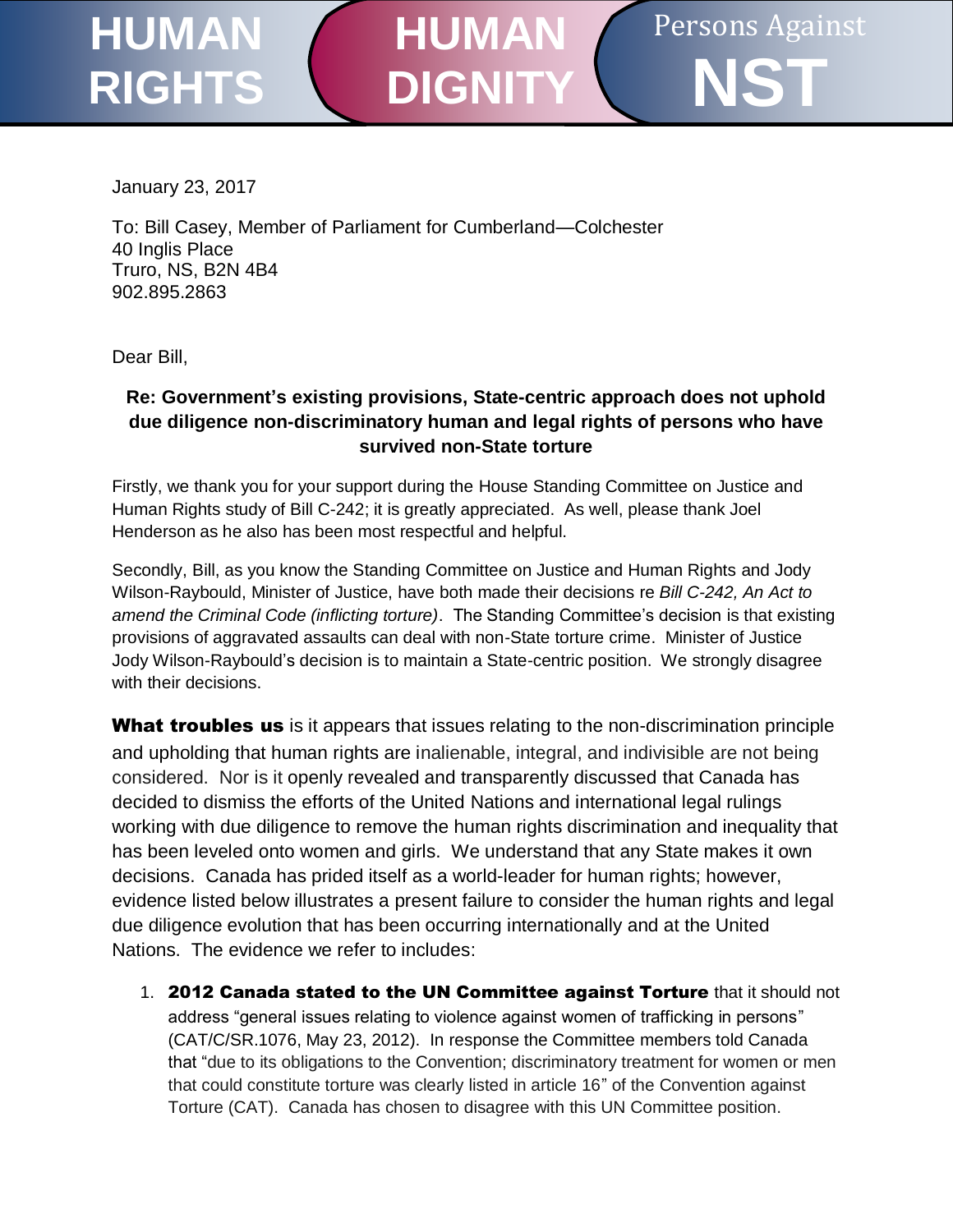- 2. **UN resolutions** which Canada is apparently deciding to ignore versus following the evolutionary working to eliminate gender-based discrimination in reference to acts of violence against women that are manifestations of torture. The resolutions are:
	- 1. 1994-1995 resolution *[1994/45. Question of integrating the rights of women into](http://www.un.org/womenwatch/daw/vaw/v-hrc.htm)  [human right mechanisms of the United Nations and the elimination of violence](http://www.un.org/womenwatch/daw/vaw/v-hrc.htm)  [against women](http://www.un.org/womenwatch/daw/vaw/v-hrc.htm)*. This resolution starts the global recognition that women are human beings with human rights equal to men, in other words women's rights are human rights.
	- 2. 2008 *Human Rights Council resolution 8/8 on the CAT* called for States parties—including on Canada—and on the Special Rapporteur against torture to integrate a gender perspective into their work with attention given to violence against women that manifest as torture, noting torture perpetrated by non-State actors (18 June 2008, paras. 3(e), 6,(j)).
	- 3. 2010 *General Assembly resolution 65/205*, called upon all States—on Canada—to adopt a gender-sensitive framework in relation to the CAT, that all acts of torture be specifically criminalized "under domestic law", and encouraged the Special Rapporteur to include in reports information about children and gender-based manifestations of torture when recommending proposals on prevention and investigation, (Adopted 21 December 2010, A/RES/65/205, paras. 10, 26, 30). It is impossible for Canada to make such reports because having no law on non-State torture crime, there is no such crime identified that children or women are surviving, and thus no data. The crime of non-State torture is invisible just as the victimized persons are invisibilized.
- 3. 2012 Committee against Torture recommends Canada "incorporate all the provisions of the Convention into Canadian law in order to allow persons to invoke it directly in courts .... other than through domestic legal instruments" (art. 2, para. 8); reminding Canada that it "bears responsibility and its officials should be considered as authors, complicit or otherwise responsible under the Convention for consenting to or acquiescing in acts of torture ... by non-State officials or private actors (arts. 2, 12, 13 and 16, CAT/C/CAN/CO/6, 25 June, 2012, para. 20). Obviously Canada has decided to reject this evolutionary UN human rights movement.
- 4. **International legal rulings** are apparently being ignored by Canada whereby the act of a private person can lead to international responsibility of the State because of the lack of due diligence to prevent the violation or to respond to it as required; legal rulings include:
	- 1. *Velásquez Rodriguez v. Honduras*
	- 2. *Maria Da Penha v. Brazil*
	- 3. *Opuz v. Turkey*
	- 4. *Jessica Gonzales v. United States*

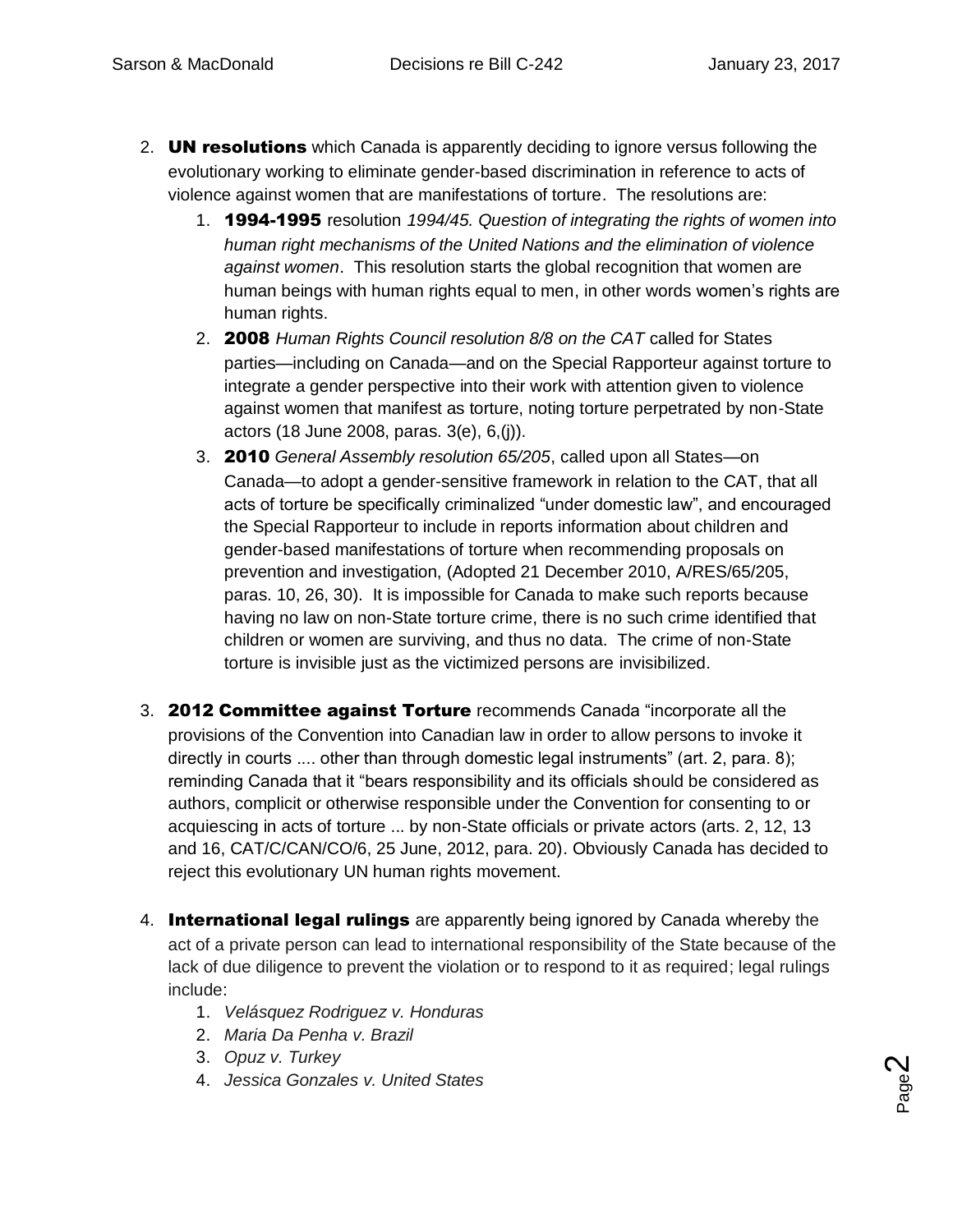- 5. Special Rapporteur Mendez's 2016 report cited *Prosecutor v. Kunarac et al*. and *Prosecutor v. Semanza*, discussing the rulings determined that torture can occur when the State had no role in its perpetration and where the State did not fail to exercise its due diligence obligations, rather it is the "**characteristic trait of the offence [being] found in the nature of the act committed rather than in the status of the person who committed it**" (para. 52). This report (A/HRC/31/57) focused on the applicability of the prohibition of torture in international law to the unique experiences of women and girls for example. Apparently Canada has decided to reject the legal rulings Mendez referred to.
- 6. 2017 Canada is to give its country report to the UN Committee against Torture; the Committee has asked Canada to:

Please indicate which actions and measures have been taken to strengthen ... [Canada's] efforts to exercise due diligence to intervene to stop and sanction acts of torture ... committed by non-State officials or private actors, and to provide remedies to victims (CAT/C/CAN/QPR/7, para. 31).

We assume Canada's decision is to maintain its 2012 decision as quoted in the above item number 1 which the Committee says is discriminatory.

## 7. Examples of laws on torture that do also address torture by non-State

actors, which challenge Canada's State-centric approach. Examples include:

- 1. Rwanda Penal Code refers to various sections on torture including for rape, sexual torture, forced prostitution, article 177 on torture refers to any person who inflicts torture on another person, article 187 refers to sexual torture
- 2. France's Penal Code has numerous sections with references to "torture"
- 3. Belgium has both State and non-State law which has been used twice, which both times involved non-State torture of women
- 4. Bulgaria's law, section 11 Crimes Against Youth refers to torture
- 5. Germany's section 225 refers to the crime of torture perpetrated by persons in a position of trust
- 6. Malta in section 54 refers to torture, sadism, brutality in pornography of a minor under 9 years of age
- 7. Romania, article 111 and 117 refers to torture by State and non-State
- 8. Slovenia, article 192 neglect and maltreatment of a child (2) mentions torture
- 9. Spain has various articles on torture
- 10. Alabama, USA, its Criminal Code has these sections: Section 13A-6-65.1: sexual torture and Section 26-15-3: torture, willful abuse, etc., of child under 18.
- 11. California, USA, its Penal Code has section 206 torture.
- 12. Michigan, USA, its Penal Code has section 750.85 torture
- 13. Queensland, Australia, its Criminal Code has section 320A torture and in the Queensland, Australia, case of *R v. HAC* a husband was found guilty of torturing his wife over a period of six months (2006).